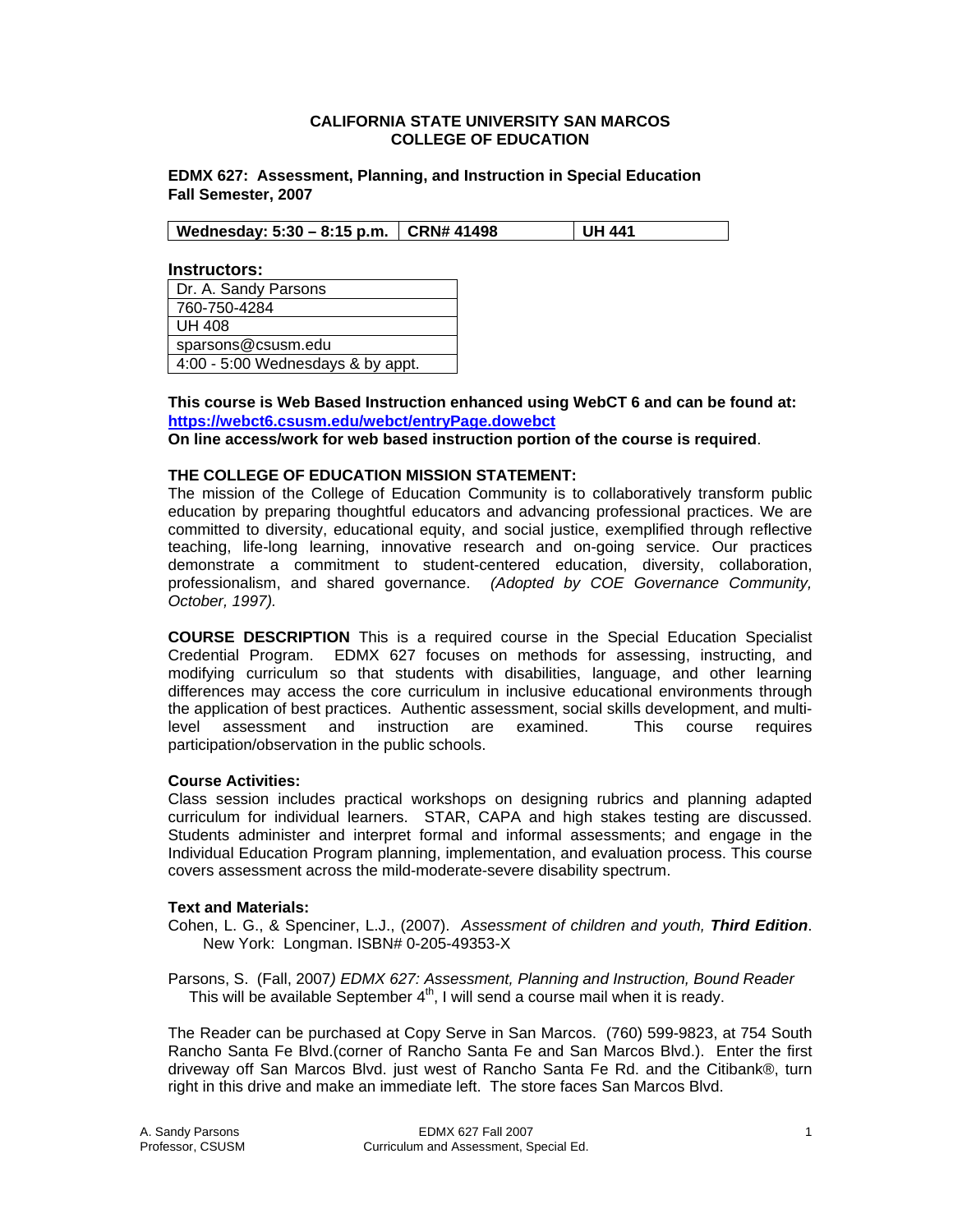If you can bring a Woodcock Johnson III to class on the nights we cover it that would be very helpful.

Selected handouts given in class, instrument manuals and protocols, other as assigned.

#### **Activities and instructional methods for realizing objectives:**

| class discussions   | group work                   | lectures                |
|---------------------|------------------------------|-------------------------|
| guest speakers      | WebCT course work            | study guides            |
| demonstrations      | observations                 | videos                  |
| written reflections | readings in texts & handouts | case studies/field work |

#### **Evaluation of attainment of these knowledge bases and skills:**

attendance punctuality& professionalism participation in class eco development maps ecollaborative activities study guide responses assessment outcomes role play performance enthusiasm for the work case study work instrument faire and forms M/S field observation

#### **Authorization to Teach English Learners**

This credential program has been specifically designed to prepare teachers for the diversity of languages often encountered in California public school classrooms. The authorization to teach English learners is met through the infusion of content and experiences within the credential program, as well as additional coursework. Students successfully completing this program receive a credential with authorization to teach English learners. *(Approved by CCTC in SB 2042 Program Standards, August 02)*

### **College of Education Attendance Policy**

Due to the dynamic and interactive nature of courses in the College of Education, all students are expected to attend all classes and participate actively. At a minimum, students must attend more than 80% of class time, or s/he may not receive a passing grade for the course at the discretion of the instructor**. Individual instructors may adopt more stringent attendance requirements.** Should the student have extenuating circumstances, s/he should contact the instructor as soon as possible. *(Adopted by the COE Governance Community, December, 1997).* Students arriving late, leaving early or returning late from break shall receive participation point deductions.

#### **Please keep food and drinks off of the tables while we are working with the assessment instruments and materials.**

#### **Students with Disabilities Requiring Reasonable Accommodations**

Students must be approved for services by providing appropriate and recent documentation to the Office of Disable Student Services (DSS). This office is located in Craven Hall 5205, and can be contacted by phone at (760) 750-4905, or TTY (760) 750-4909. Students authorized by DSS to receive reasonable accommodations should meet with their instructor during office hours or, in order to ensure confidentiality, in a more private setting.

#### **All University Writing Requirement**

Every course at the university must have a writing requirement of at least 2500 words. This requirement is met via the WebCT discussion board requirement, the full case study assignment and the moderate-severe field work report.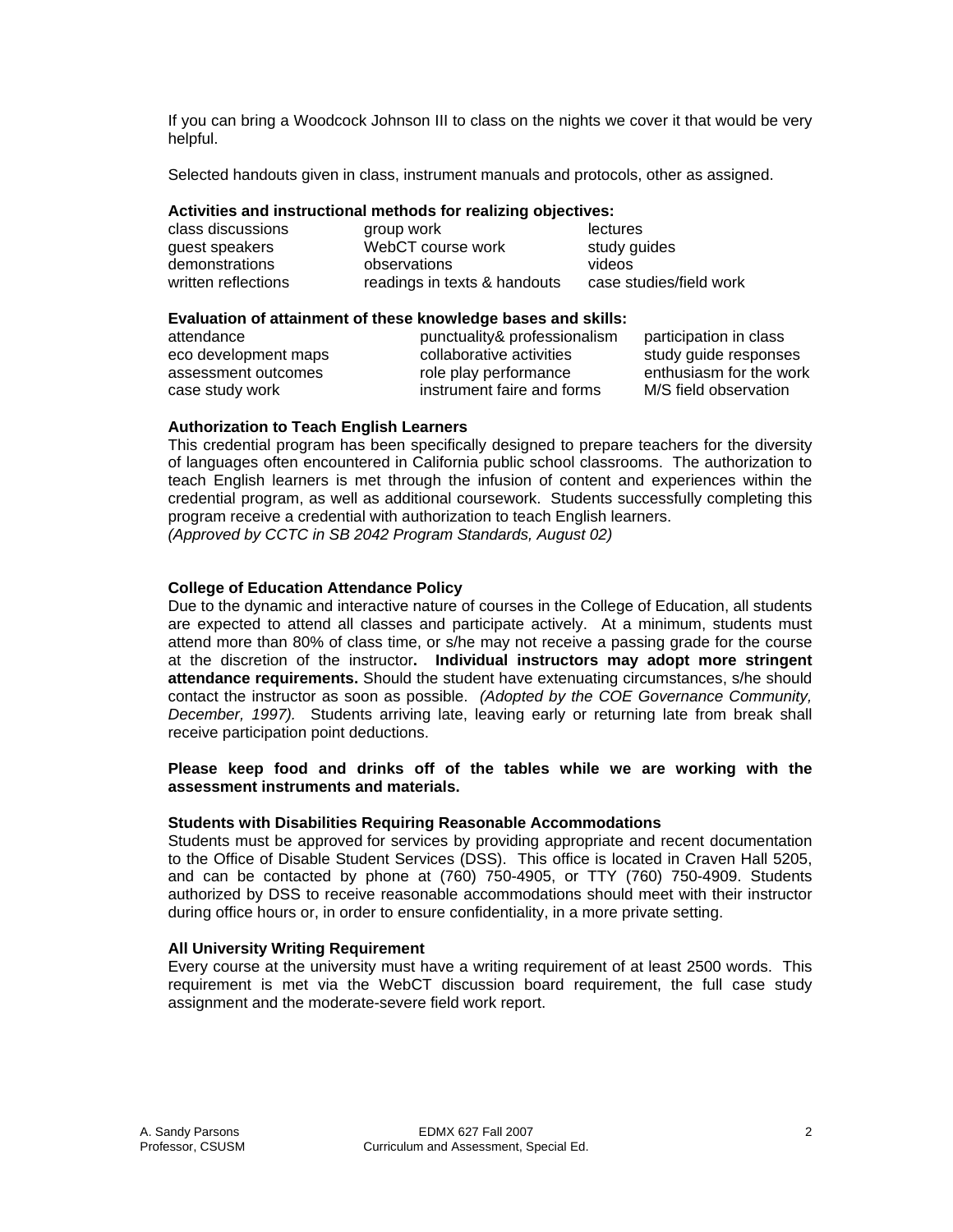|       |       | TAMIV VI V I V EVTVI I VRAHAGIAV GHA EVTVIV VI VVIHINVRVIIVV |       |       |       |       |       |       |
|-------|-------|--------------------------------------------------------------|-------|-------|-------|-------|-------|-------|
| M/M/S | M/M/S | M/M/S                                                        | M/M/S | M/M/S | M/M/S | M/M/S | M/M/S | M/M/S |
| 11    | 12    | 13                                                           | 15    | 16    | 17    | 19    | 20    | 21    |
|       | K/A   | K/A                                                          | K/A   | K/A   | K/A   | K/A   | K/A   | Α     |

## **Table of CTC Level I Standards and Levels of Competence**

| M/M/S | M/M/S | M/M/S | M/M | M/S | M/S |
|-------|-------|-------|-----|-----|-----|
| 22    | 23    | 24    | 25  | 26  | 26  |
| K/A   | K/A   | K/A   | K/A | K/A | K/A |

## **Key to Table Standards and Areas of Certification**:

**M/M/S** = Common Mild/ Moderate & Moderate/Severe Education Specialist Competency

**M/M** = Mild/Moderate Education Specialist Competency

**M/S =** Moderate/Severe Education Specialist Competency

**K**  $=$  Competence at **knowledge** level  $\bf{A} =$  Competence at **application** level

## **Task Stream Requirement:**

## **Teacher Performance Expectation (TPE) CCTC Standards in Special Education Specialist Level I Credential**

The course objectives, assignments, and assessments have been aligned with the CCTC standards for the Level 1 Special Education Specialist Credential. This course is designed to help teachers seeking a California teaching credential to develop the skills, knowledge, and attitudes necessary to assist schools and district in implementing effective programs for all students. The successful candidate will be able to merge theory and practice in order to realize a comprehensive and extensive educational program for all students. You will be required to formally address the **CCTC Standards M/M/S 17 (Assessment, Curriculum and Instruction) and M/M/S 22 (Assessment and Evaluation of Students)** in this course. These standards and the artifacts you must post for each are listed in the table below. The format for your reflective essay is on the last page of this syllabus. You must complete the Task Stream postings in order to be cleared for your credential.

#### **EDMX 627: Assessment, Planning, and Instruction in Special Education**

| <b>CCTC Moderate/Severe Standard</b>                         | <b>Related Artifact to be Attached in Task Stream</b> |
|--------------------------------------------------------------|-------------------------------------------------------|
| Standard 17 M/M/S<br>Assessment, Curriculum and Instruction  | Case Study:<br><b>IEP Preparation Plan</b>            |
| Standard 22 M/ M/S<br>Assessment and Evaluation of Students. | Case Study                                            |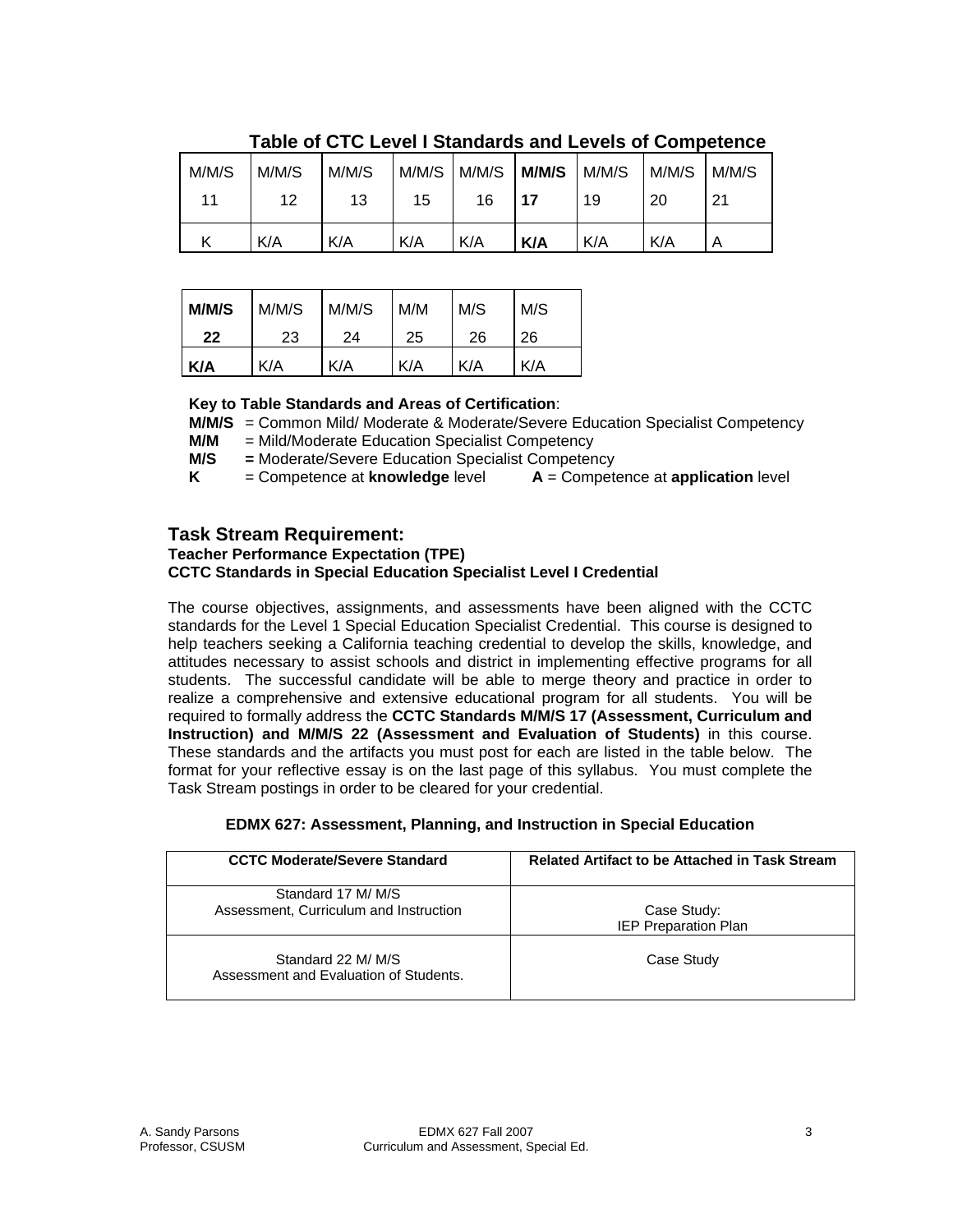## **COURSE OBJECTIVES:**

## **1.0 Observation Skills**

- 1.1 Direct observations in informal situations
- 1.2 Using checklists and various observation formats to record observational data
- 1.3 Observation for one day in a setting serving learners with moderate/severe (M/S) disabilities with a field report requirement.

## **2.0 Record Keeping**

- 2.1 Maintaining a checklist/timelines for the assessment process
- 2.2 Employing competency checklists
- 2.3 Keeping anecdotal records<br>2.4 Utilizing IEP and ITP forms
- Utilizing IEP and ITP forms
- 2.5 Utilizing referral and planning for assessment forms
- 2.6 Recording and submitting observation notes according to format provided for the M/S field observation.

## **3.0 Assessment Techniques**

- 3.1 Evaluating various commercially available assessment instruments.
- 3.2 Administering, scoring and interpreting commonly used formal measures (standardized, norm-referenced)
- 3.3 Using informal assessment methods
	- (e.g., criterion-referenced, curriculum-based)
- 3.4 Assessing student work in the classroom (setting criteria, mastery learning, records, work sampling)
- 3.5 Using assessments for specific populations
- 3.6 Using supplementary norm tables
- 3.7 Using authentic assessment approaches (performance-based, rubrics,

## portfolios)

## **4.0 Nondiscriminatory Testing**

- 4.1 Structuring the assessment environment
- 4.2 Scheduling assessment sessions
- 4.3 Evaluating and selecting assessment instruments
- 4.4 Selecting and preparing assessment materials
- 4.5 Ensuring parental participation in reporting of student performance

## **5.0 Writing Case Reports**

- 5.1 Gathering and reporting background information
- 5.2 Using a structured format for reporting
- 5.3 Reporting interactions with the child
- 5.4 Reporting the child's approach to tasks and learning styles
- 5.5 Using clinical judgment in interpreting results
- 5.6 Summarizing overall finding regarding a child
- 5.7 Making recommendations for interventions

#### **6.0 Generating IEPs**

- 6.1 Summarizing current levels of functioning
- 6.2 Identifying long-range goals and short-term objectives
- 6.3 Completing sections of an IEP and ITP
- 6.4 Adapting the IEP as a parallel curriculum for students under IDEA
- 6.5 Ensuring parent participation and observation of rights

## **7.0 Best Educational Practice into Teaching**

 7.1 Demonstrating knowledge of general education curriculum, & California Frameworks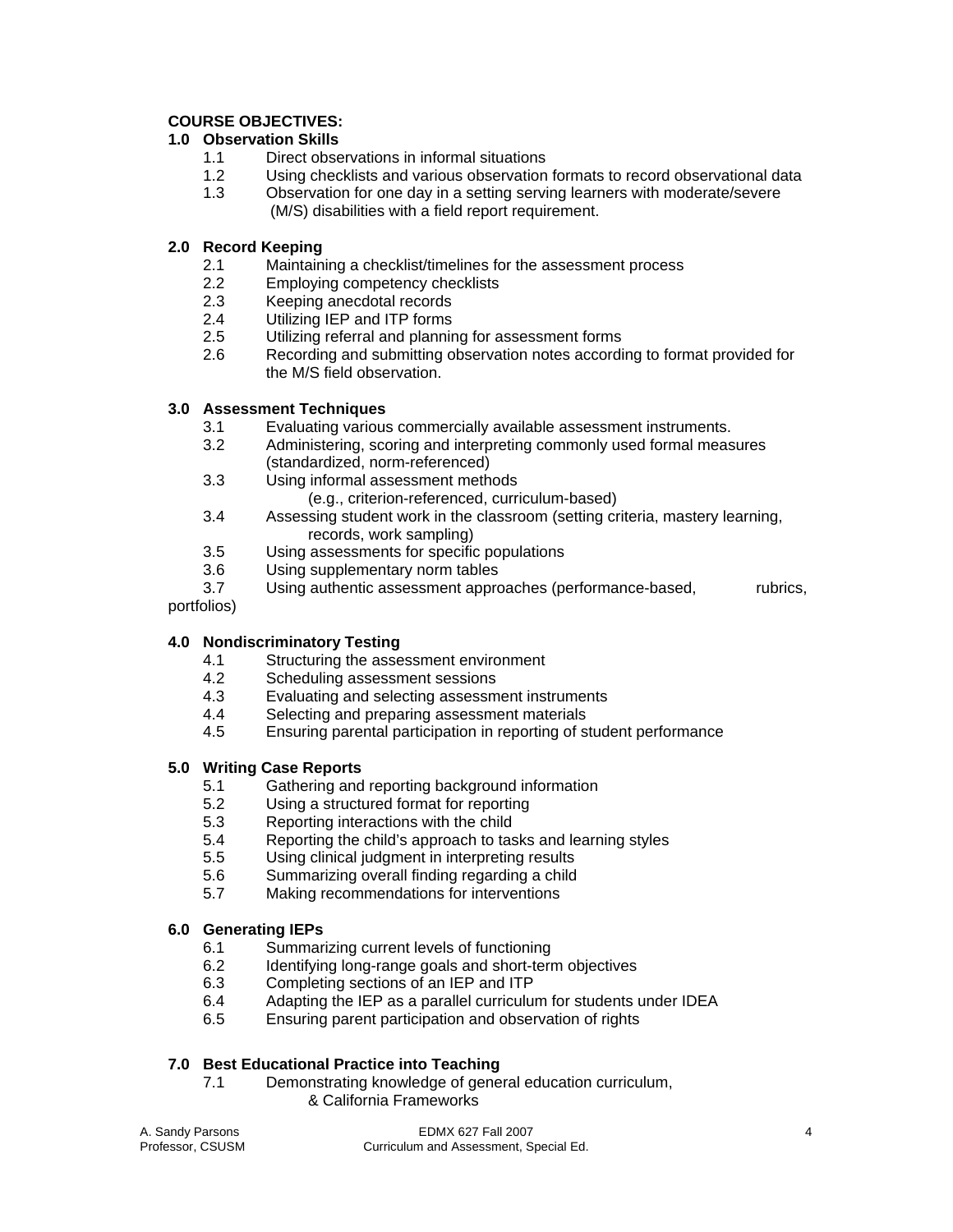- 7.2 Refining a personal philosophy of education
- 7.3 Empowering students as instructors, advocates, and decision makers
- 7.4 Using formal and informal cooperative group learning structures
- 7.5 Using thematic approaches in instruction
- 7.6 Incorporating authentic assessment into lessons
- 7.7 Adapting lessons for individual learners using differentiated

## **8.0 Collaborative Interdisciplinary Teaming and Creative Problem Solving**

- 8.1 Demonstrating the effective use of collaborative teaming principles to a) develop lessons, IEPs and ITPs, assessment plans and reports; curriculum, classroom management plans; b) problem solve curricular, instructional, and emotional or behavioral mismatches for students and c) quide other instructional and special education related decision making
- 8.2 Facilitating a planning meeting for a student eligible for special education or being considered for specialized support services
- 8.3 Differentiating the roles of various interdisciplinary team members and soliciting and utilizing diverse expertise of team members
- 8.4 Applying various approaches to problem solving and conflict resolution

## **PROFESSIONAL AND ADMINISTRATIVE REQUIREMENTS**

- 1. Attend all class sessions. Please call the instructor when you are unable to attend class or if you must be late. It is the policy of the CSUSM College of Education that any student who misses 20% or more of class time, field experiences, or class sessions may not receive a passing grade for the course. If you miss two class sessions or are late (or leave early) more than three sessions, you cannot receive a grade of "A". If you miss three class sessions, your highest possible grade is a "C+". Should you have extenuating circumstances, contact the instructor as soon as possible.
- 2. Use "Person-first" language (e.g., "Student with Down Syndrome" rather than "Down Syndrome student;" "Johnny who happens to have Down Syndrome" rather than "My Down Syndrome student") must be used throughout all written and oral assignments and discussions.
- 3. Word-process all written documents. **Be sure to keep a copy of all of your work including WebCT postings**. Proof of completion of all assignments is the responsibility of the student. Keep these records until you have received your grade. Also, you will want these copies for your records and for potential future use as professional portfolio entries.
- 4. Complete and hand in all assignments on the due dates for full credit. If you have extraordinary circumstances that impact completion of your assignments, please inform the instructor(s). Any time that you have questions or concerns, please contact the instructor(s) immediately.
- 5. Participate in class discussions and group activities and demonstrate positive interpersonal skills with classmates and guests. Participation points are assigned on the basis of participation, collegiality, collaborative effort, and professionalism in interactions with fellow students and the instructors and guest lecturers.
- 6. **Responsibility for obtaining handouts is that of the student**. If you are to miss class, be sure to select a class "buddy" to ensure that you receive handouts and information when you must miss class. You may wish to have the following: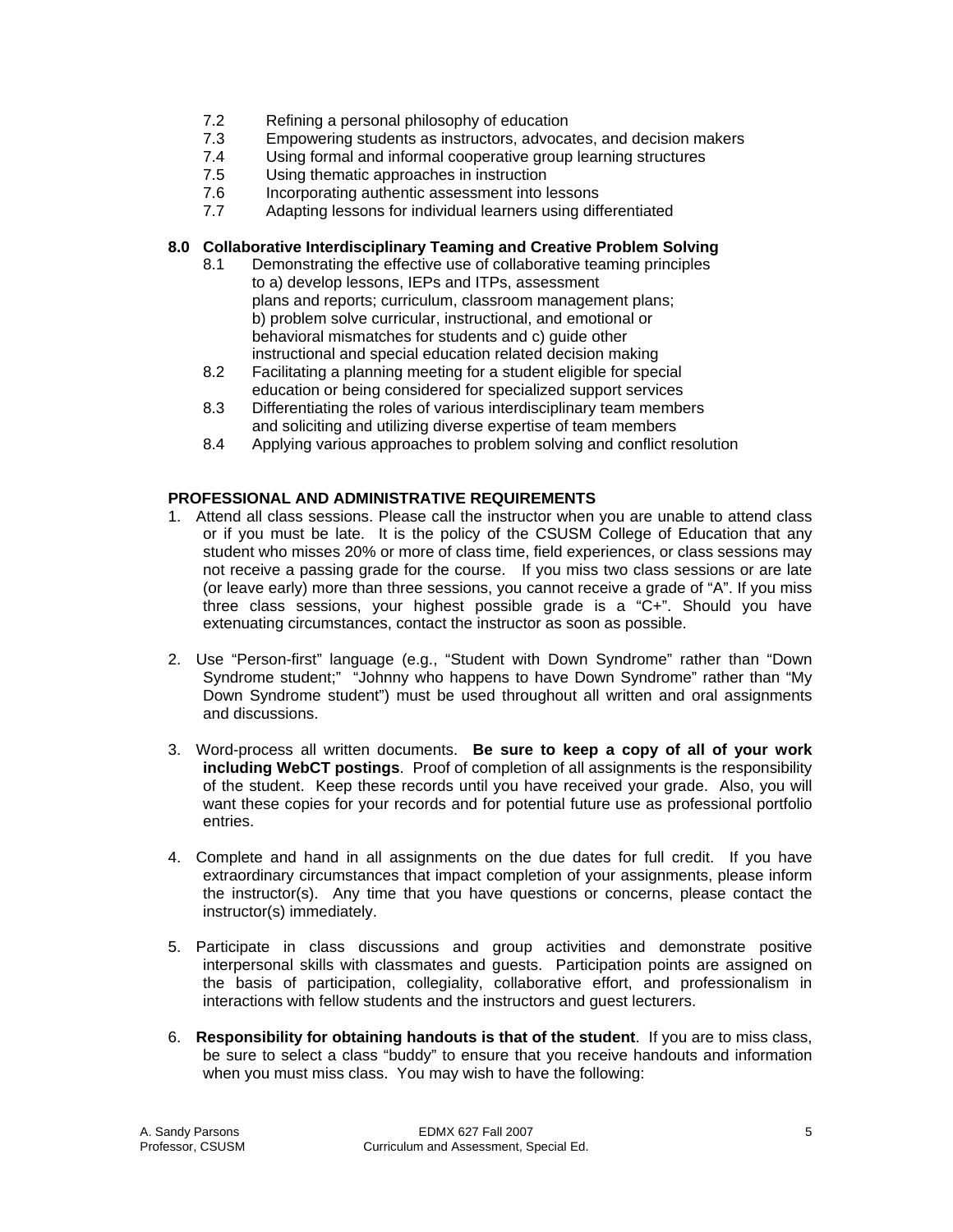- 7. Buddy: Telephone, e-mail address, Fax number. Be sure to have your Buddy pick up the handouts for you.
- 8. If you lose your handouts, you must copy one from a classmate, the copy budget of the COE is extremely limited. TAKE ONLY ONE HANDOUT, the exact number is run, with no extras.
- 9. The instructor does not accept late work either for hard copy assignments or for Web CT assignments. If you have undue and extreme circumstances in your life please contact me for assistance with timelines.

## **GRADING STANDARDS:**

**(See also descriptors after each assignment listed above in the course requirements) A 93-100% A- 90-92%** 

| B+ 87-89%      |      | 83-86% |
|----------------|------|--------|
| $B - 80 - 82%$ | $C+$ | 77-79% |

## **GRADING RUBRICS:**

#### **Criteria for Grading Student Performance in this Course:**

A (Excellent): Performance at the highest level, showing sustained excellence in meeting all course objectives and requirements and exhibiting an unusual degree of intellectual initiative.

B (Good): Performance at a high level, showing consistent and effective achievement in meeting course objectives and requirements.

C (Satisfactory): Performance at an adequate level, meeting the basic objectives and requirements of the course.

#### **NOTE: The minimum acceptable grade for a course in the sequence of professional education courses is C+, and a B average must be maintained.**

#### **Criteria for Grading Assignments:**

A (93%) Outstanding work on assignment, excellent syntheses of information and experiences, great insight and application, and excellent writing,

B (83%) Completion of assignment in good form with good syntheses and application of information and experiences, writing is good,

C (73%) Completion of assignment, adequate effort, and adequate synthesis of information and application of information and experiences, writing is adequate.

#### **COURSE REQUIREMENTS:**

**Please note the College of Education Attendance policy stated page two of this syllabus.** 

**Participation** (16 point maximum/class X 10 Face-to-Face classes =160 points maximum) Regular, punctual attendance it is critical and expected in the teaching profession. Because this class is participatory in nature, the experiences and discussions are difficult to recreate. Additionally, it is important that each class member have the opportunity to exhibit collaborative teaming and participatory behavior. To reinforce our commitment to developing interpersonal skills, students are expected to arrive on time; return from break on time; stay for all of the class; and fully participate and cooperate with classmates, instructors, and guests. A class participant who arrives late, departs early, or engages a "non-collaborative" behavior will receive less than the maximum points for that given class. Attendance points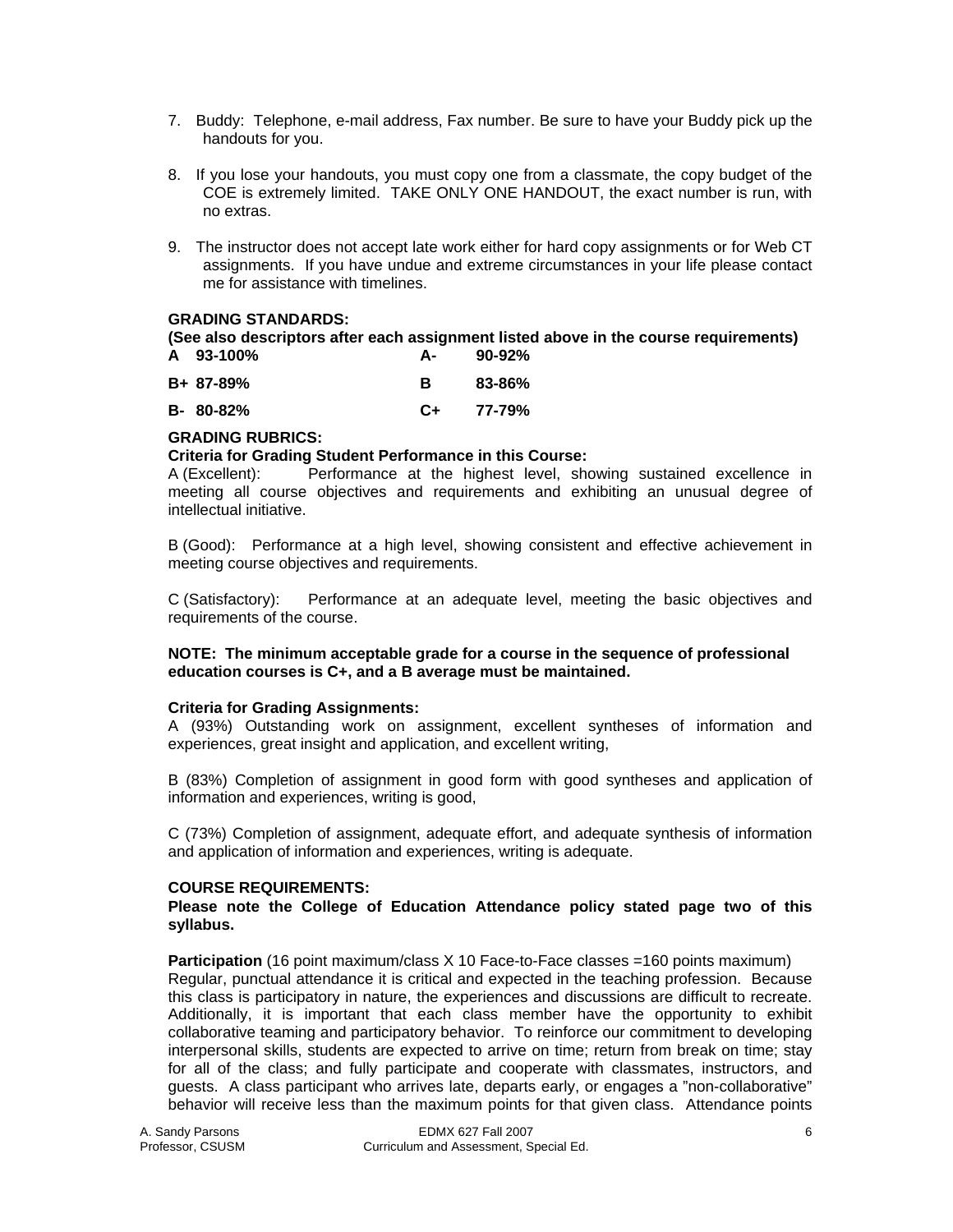are awarded for posting your WebCT work by the due date and time. If not posted on time both participation points and work points for that session are lost.

## **Criteria for Grading Participation**:

Participation points will be assigned on the following criteria: collaborative cooperation in all labs, classes, and group assignments; enthusiasm for the content and activities; respect for the speakers; patience and flexibility with the technology; appropriate use of all assessment materials. Respect for the lab environment and equipment, e.g. absolutely no food or drink in the lab, or on the tables with the assessment instruments. All WebCT work is posted on time.

## **Assignment Policy:**

Each assignment is due on the date indicated on the syllabus/course schedule. Keep a hard copy of each assignment turned in. Burden of proof of assignment completion is upon the student.

**NOTE:** If you have extraordinary circumstances in your life which impact upon your attendance or assignments, please let us know. If you have any questions or concerns, please contact the instructor.

- I do typically not accept assignments as e-mail/course mail attachments or embedded within e-mail/course mails. Seek prior permission in extenuating circumstances.
- I do not accept late work or late WebCT postings.
- Students are required to keep a copy of all work in case any work becomes lost. All proof of work accomplished is the responsibility of the student.
- It is strongly advised that students keep up with the assignments from session to session as I do not accept late work.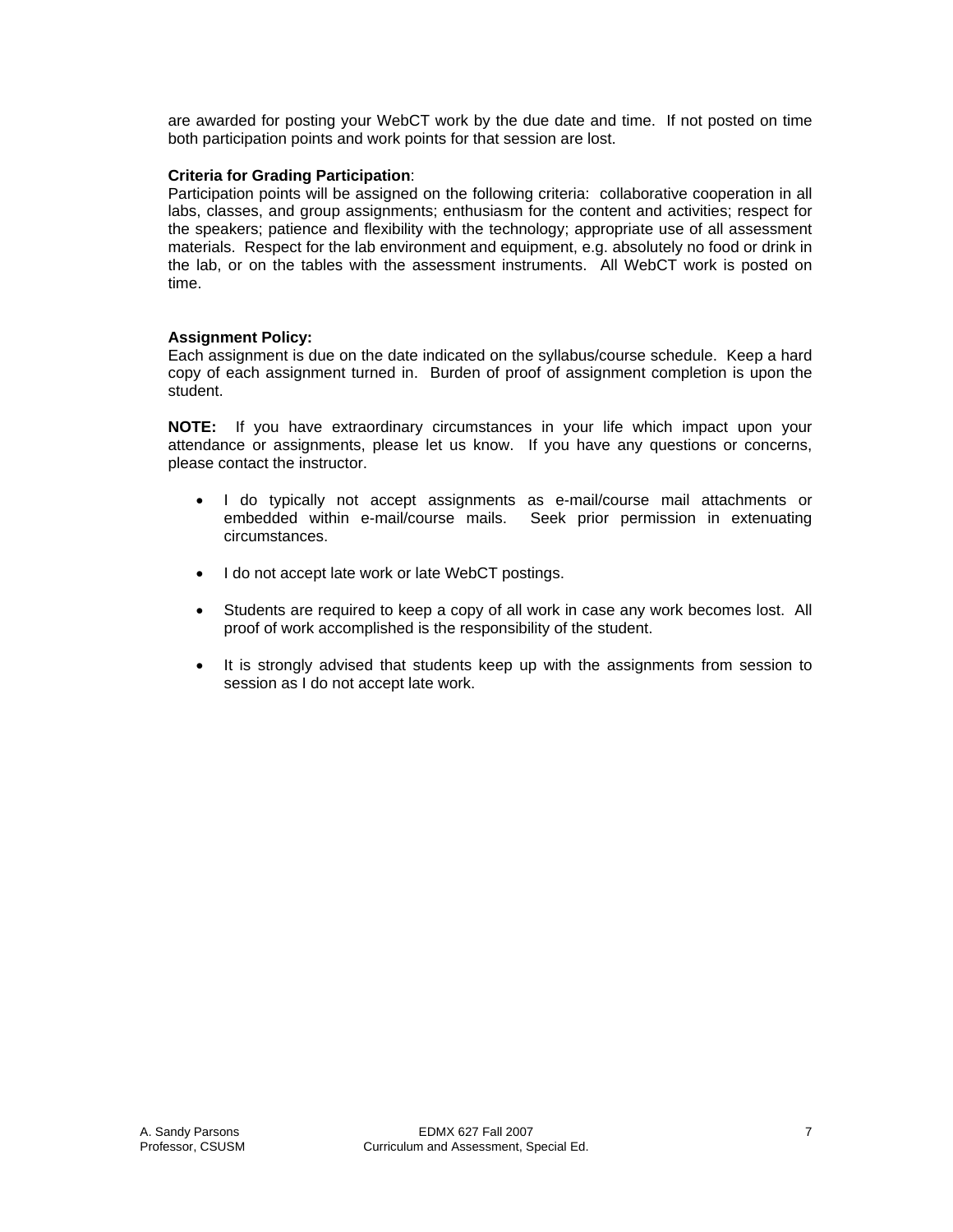**Academic Honesty Policy: (be sure to read the CSUSM Academic Honesty Policy below)**

- Plagiarism of any type will result in a failing grade. All work in this course must be the original work of the credential candidate.
- Scanning of student work via TurnitIn™ software may be used to verify student authorship and accurate citation of copyrighted materials or thoughts, ideas, and/or work of others.
- Assignment will be checked via TurnitIn™ software for accuracy of citation and originality of work.
- The instructor may require that some assignments in the course be submitted via WebCT 6 using the built in TurnitIn™ software feature.
- Students making unauthorized copies of copyrighted materials or microcomputer software will receive a failing grade.

#### **CSUSM Academic Honesty Policy**

"Students will be expected to adhere to standards of academic honesty and integrity, as outlined in the Student Academic Honesty Policy. All written work and oral assignments must be original work. All ideas/materials that are borrowed from other sources must have appropriate references to the original sources. Any quoted material should give credit to the source and be punctuated with quotation marks.

Students are responsible for honest completion of their work including examinations. There will be no tolerance for infractions. If you believe there has been an infraction by someone in the class, please bring it to the instructor's attention. The instructor reserves the right to discipline any student for academic dishonesty in accordance with the general rules and regulations of the university. Disciplinary action may include the lowering of grades and/or the assignment of a failing grade for an exam, assignment, or the class as a whole."

#### **Plagiarism:**

As an educator, it is expected that each student will do his/her own work, and contribute equally to group projects and processes. Plagiarism or cheating is unacceptable under any circumstances. If you are in doubt about whether your work is paraphrased or plagiarized see the Plagiarism Prevention for Students website http://library.csusm.edu/plagiarism/index.html. If there are questions about academic honesty, please consult the University catalog.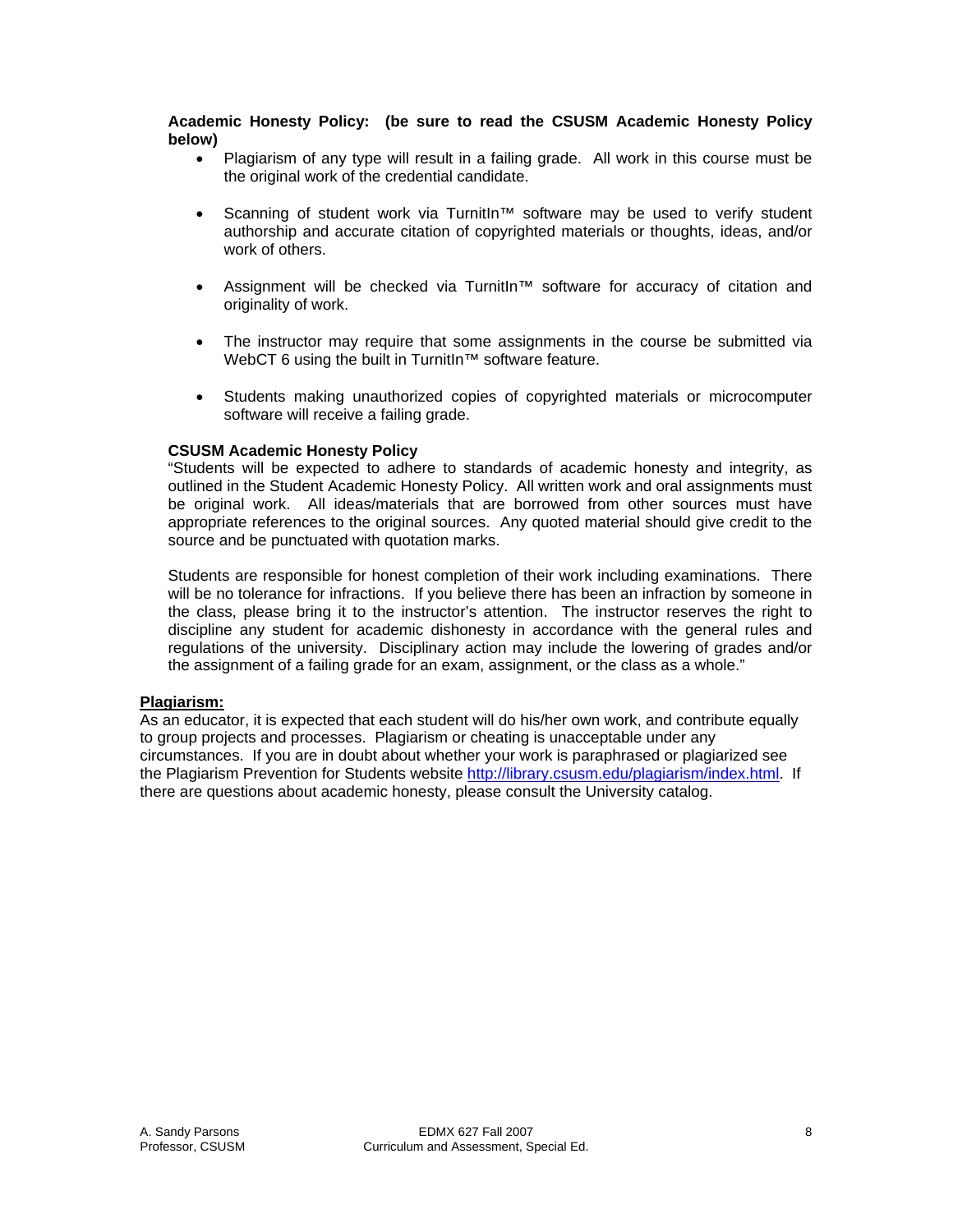## **ASSIGNMENT DESCRIPTIONS:**

### **REPORTS:**

### **Ecological Design/map and reflective paper: (individual, 30 points total)**.

 We will learn about Bronfenbrenner's work on systems theory of development across the life span and understanding children/learner behaviors. During this process each student will create an individual eco map (a small square of poster board) of their own to contribute to a class quilt. Examples of past cohort quilts will be shared. This is an individual creative assignment. You will write a three - five page paper explaining your eco map and share your quilt square in class. (paper 20 points, map 10 points)

#### **Practice Administration of the Woodcock Johnson III: (individual, 30 points)**

 Requirement is to practice administering the WJIII to a family member or friend outside of class. **This practice "run" may not be done on a child in special ed in the schools** as districts do not like practice assessment to be done as the children are already tested so often. The written report format is attached to the syllabus. You must submit your protocols with your paper (paper 20 points, protocols 10 points)

#### **Instrument review and Instrument Faire: (individual, 30 points)**

Grade is based upon the quality of Instrument Review Paper with copies to share in class Participation in the Instrument Faire **with the instrument** is required (Paper = 20 points; no handouts and instrument = 10 points no make-ups, if you do not bring instrument/handouts the night of the faire you lose 10 points).

Each student will review an instrument and write a guide for use and interpretation. We will have an instrument fair. The student must find a commercially available instrument to share in class. You do not need to purchase the instrument. A sign up list for the instruments will be provided early in the semester. The night of the Instrument Faire, we will have presentations on the instruments. There will be no make-ups for missing this class.

#### **IN CLASS WORK SESSIONS: (75 POINTS)**

**Curriculum Planning** (group: 25 points, in class work, make-ups will not receive full points) You will receive information on how to adapt core curriculum so that it remains parallel with rather than divergent from the state frameworks and district curricula. This assignment will involve examination of a content area in the state standards based curriculum with activities and materials for the general education classroom.

**Rubrics Design:** (group: 25 points in class work, make-ups will not receive full points) Rubrics provide one important of teacher designed assessment, and more authentic assessment techniques for evaluating student work. We will do this assignment in class. Attendance is required for full points.

#### **Response to Intervention (RTI)** (group: 25 points in class work, make-ups will not receive full points)

RTI is a new provision in the new IDEIA for the identification of learners with specific learning disabilities based upon the child's response to instruction in lieu of the typical discrepancy model of differential between intellectual potentials and actual academic performance via more formal measures. . This work will be done in class. There will be no makeup for this class session.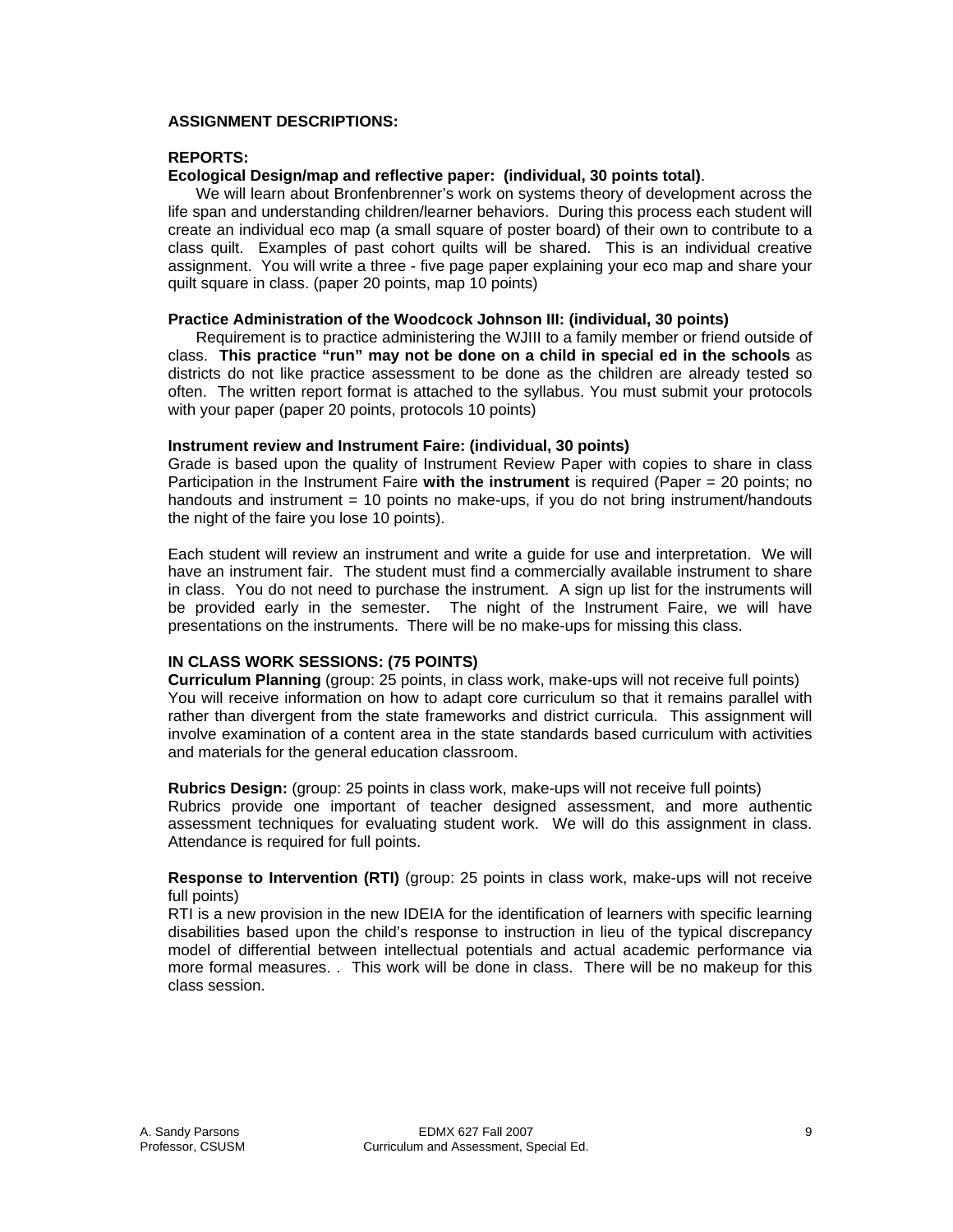#### **FIELD WORK:**

#### **Moderate-Severe Field Work and Report: (individual, 50 points) This is REQUIRED!**

Field work: observation in a class providing services to student with moderate – severe disabilities. The format for writing up the field work is provided. If you currently work in a moderate-severe setting, then you may get approval from Dr. Parsons to use a Mild-Moderate setting. This field work is to be done in a K-6 building.

# **CASE STUDY: (requires working with a child in the schools)**

## **Assessment Case Study (individual, 100 points)**

**Includes: Observation for Assessment, Individual Assessment Case Study write up, IEP Meeting Preparation Plan, and completed Special Factors Form** 

Each participant will select a learner in his or her classroom to study. This learner must be a child who is eligible for special education or who is being referred for an initial assessment for consideration for special education services. You will provide background information based upon observations, administer three (if possible) formal assessments, provide student work samples, and interview the parents/guardians (as allowed), and interview the child's teacher. This assignment includes an observation for assessment, the case write up, and a Preparation for the IEP Meeting Plan with completed Special Factors Form for the child assessed. A format for this assignment will be handed out in class.

**Do not begin this case study work until you have received approval from Dr. Parsons for your assessment and case study plan**. **All information is kept strictly confidential, use a pseudonym, you must have parental permission before beginning this case study even if the child is on your caseload. Dr. Parsons has the introduction letters and permission forms. Your permission form MUST be submitted with the Case Study.** 

**WEBCT 6 WORK: (150 points)** (be sure to keep a copy of all of your postings)  **Discussion Board prompts and responses to others (3 sessions X 40 points)) Course Reflection: (30)** 

#### **Web Based Components and Communications for the Course:**

All communications by E-mail will be via the Course Mail tool in WebCT 6.

Check your Course Mail at least once per week, and always before coming to class.

#### **Criteria for Grading for WebCT work including Discussion Board (DB) Postings:**

- **Never give your password to anyone else or allow anyone else to access this course using your password.**
- Post your response to the Discussion Board (DB) Prompts by the due date listed on the course schedule. It is best to post at the beginning of the week.
- All postings must be written in professional and respectful language. Respect the opinions of others, and respond collegially. Use person-first language at all times.
- It is recommended that compose off-line in Word and keep a text document of all of your work. Paste your responses into the discussion board from that document so that you have a record of your postings preserved.
- Read the postings of your colleagues (towards the middle of that week) and post required responses to the posting of others as indicated in the Professor's prompts.
- Be sure your responses are well thought out prior to posting your work.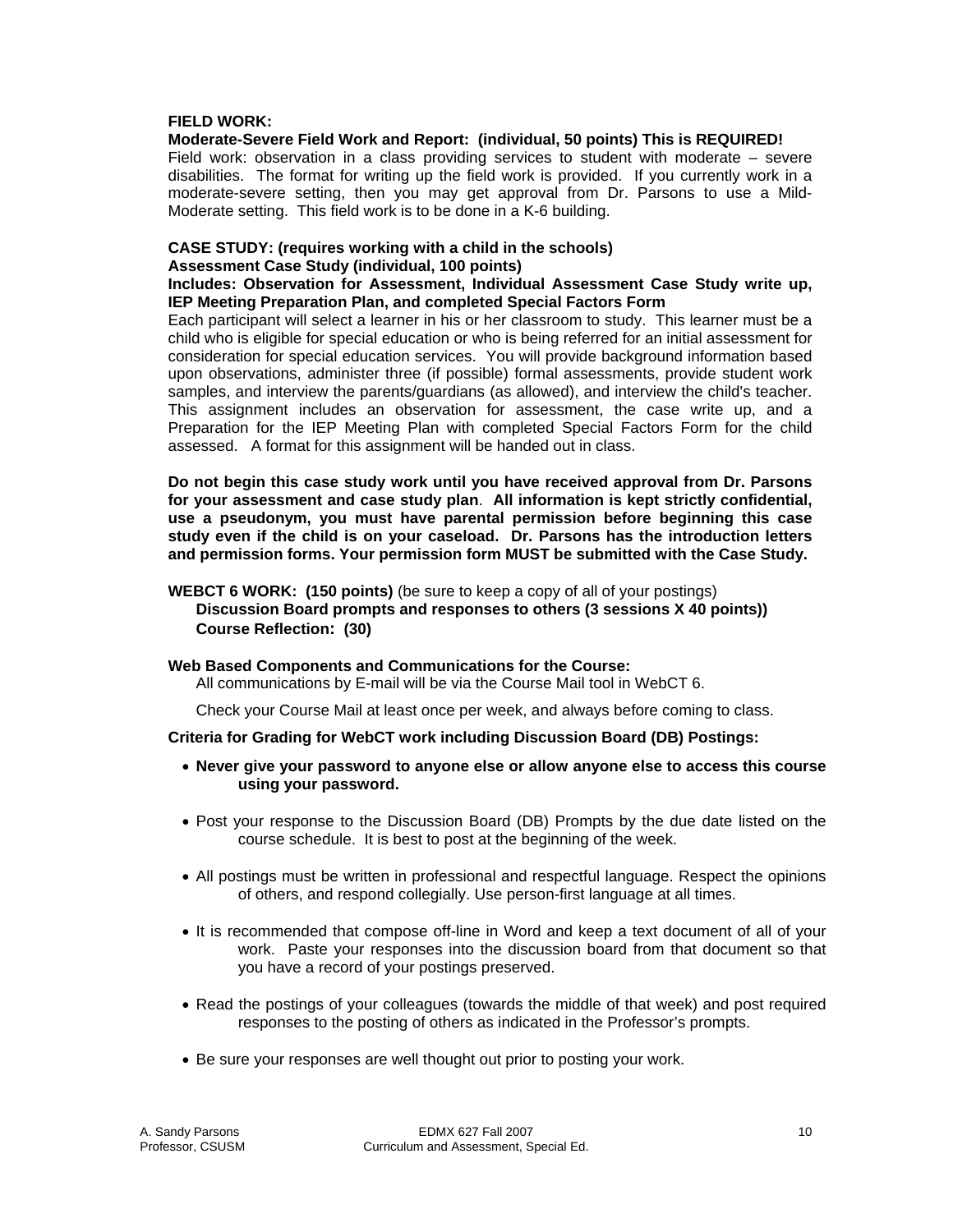#### **TASK STREAM: (50 Points) Each candidate must have a Task Stream Account Postings in relation to CCTC Level I Standards M/M/S 17 and M/M/S 22 are required.**

You will be required to formally address the CCTC Standards for the Level 1 Special Education Specialist Credential in this course. This assignment will be addressed in class. **You will be required to post artifacts and a reflection to address standards 17 M/M/S and 22 M/S (See the Table on page 3 of this syllabus).** The format for your reflective essay is on the last page of this syllabus. All postings must be completed prior to being cleared for your Level I credential.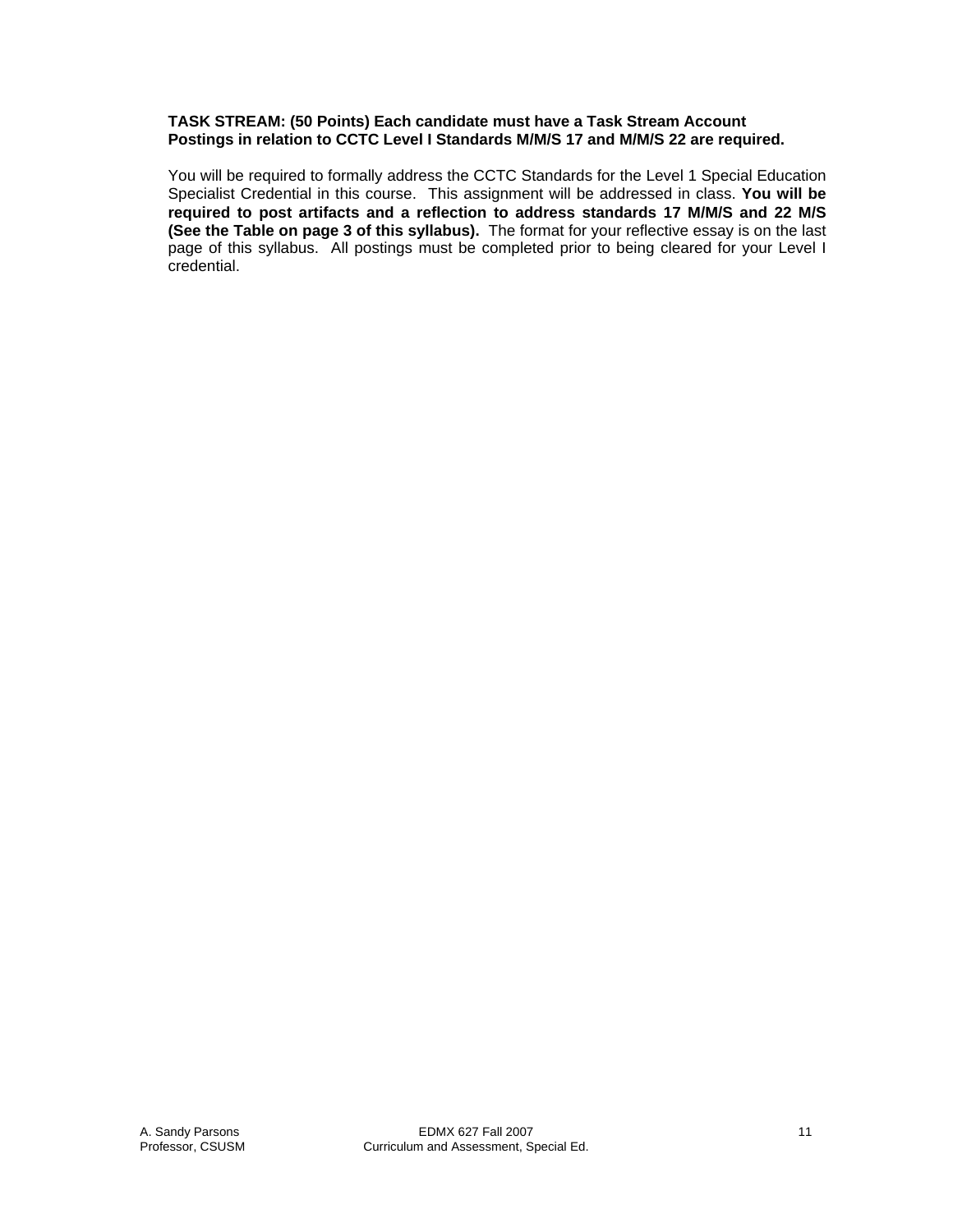# **Academic Requirements**

| <b>Participation &amp; Assignments</b>                             | <b>Notes</b>                                                                                                                           | <b>Points</b>   |
|--------------------------------------------------------------------|----------------------------------------------------------------------------------------------------------------------------------------|-----------------|
| <b>Participation (160 points)</b>                                  | $(16 \times 10$ sessions = 160 points)<br>(includes three WebCT sessions)                                                              | 160             |
| Reports: (90 points)                                               |                                                                                                                                        |                 |
| Eco Map for Class Quilt with report                                | Report on your eco systems with your own quilt<br>square for the Class Quilt                                                           | 30              |
| Practice Administration of WJIII<br>report                         | You must submit the protocols with your practice<br>report paper                                                                       | 30              |
| <b>Instrument Review Report</b><br>and Share Fair                  | Review Paper with copies to share (20)<br>Attendance with instrument and sharing<br>at the class Faire (10)                            | 30              |
| In Class Workshops: (75 points)                                    |                                                                                                                                        |                 |
| <b>Curriculum Planning</b>                                         | Hands on in class                                                                                                                      | 25              |
| <b>Rubrics Workshop</b>                                            | Hands on in class                                                                                                                      | $\overline{25}$ |
| RTI workshop                                                       | Hands on in class                                                                                                                      | 25              |
| Field Based Work: (150 points)<br>Moderate-Severe Field Visitation | Visit a program, take notes and write up a field                                                                                       | 50              |
|                                                                    | report, must be K-6 setting                                                                                                            |                 |
| Assessment Case Study:                                             |                                                                                                                                        | 100             |
| <b>Observation for Assessment</b>                                  | 25 points                                                                                                                              |                 |
| Case Study                                                         | 40 points                                                                                                                              |                 |
| <b>Special Factors Form</b>                                        | 10 points                                                                                                                              |                 |
| IEP Meeting Preparation Plan                                       | 25 points                                                                                                                              |                 |
| WebCT Work: (150 points)                                           |                                                                                                                                        |                 |
| <b>Discussion Board</b>                                            | Three sessions $@$ 40 points = 120 points                                                                                              | 120             |
| <b>Course Reflection</b>                                           | Submitted on line (30 points)                                                                                                          | 30              |
| <b>Task Stream Postings (50 points)</b>                            |                                                                                                                                        |                 |
| Postings for level I Standards                                     | This assignment will be discussed in class                                                                                             | 50              |
|                                                                    | Each student must have a Task Stream Account<br>These postings must be completed in order to be<br>cleared for your Level I credential |                 |
|                                                                    | Total:                                                                                                                                 | 675             |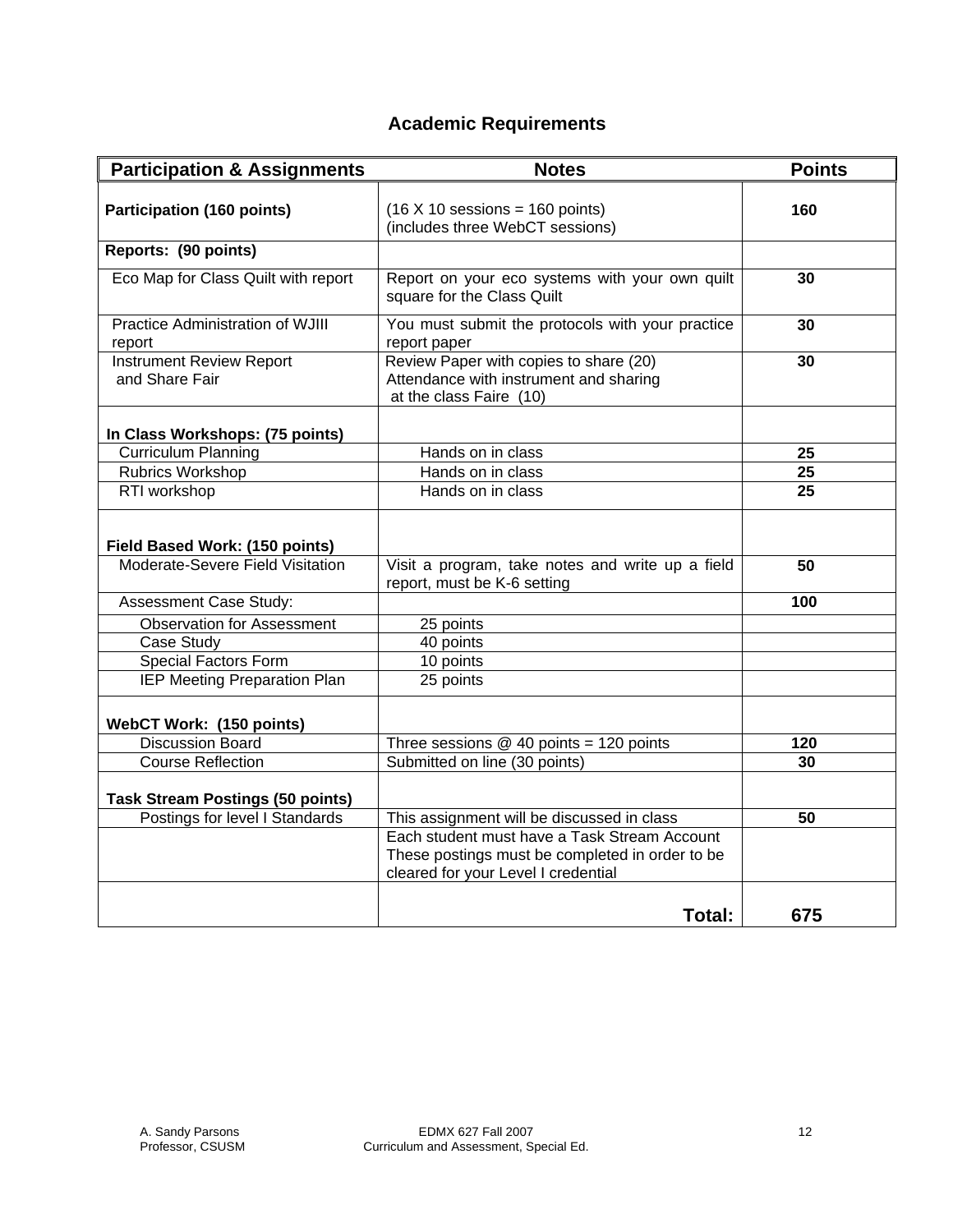## **Course Schedule EDMX 627**

**The schedule of topics and assignment due dates will be handed out in class.**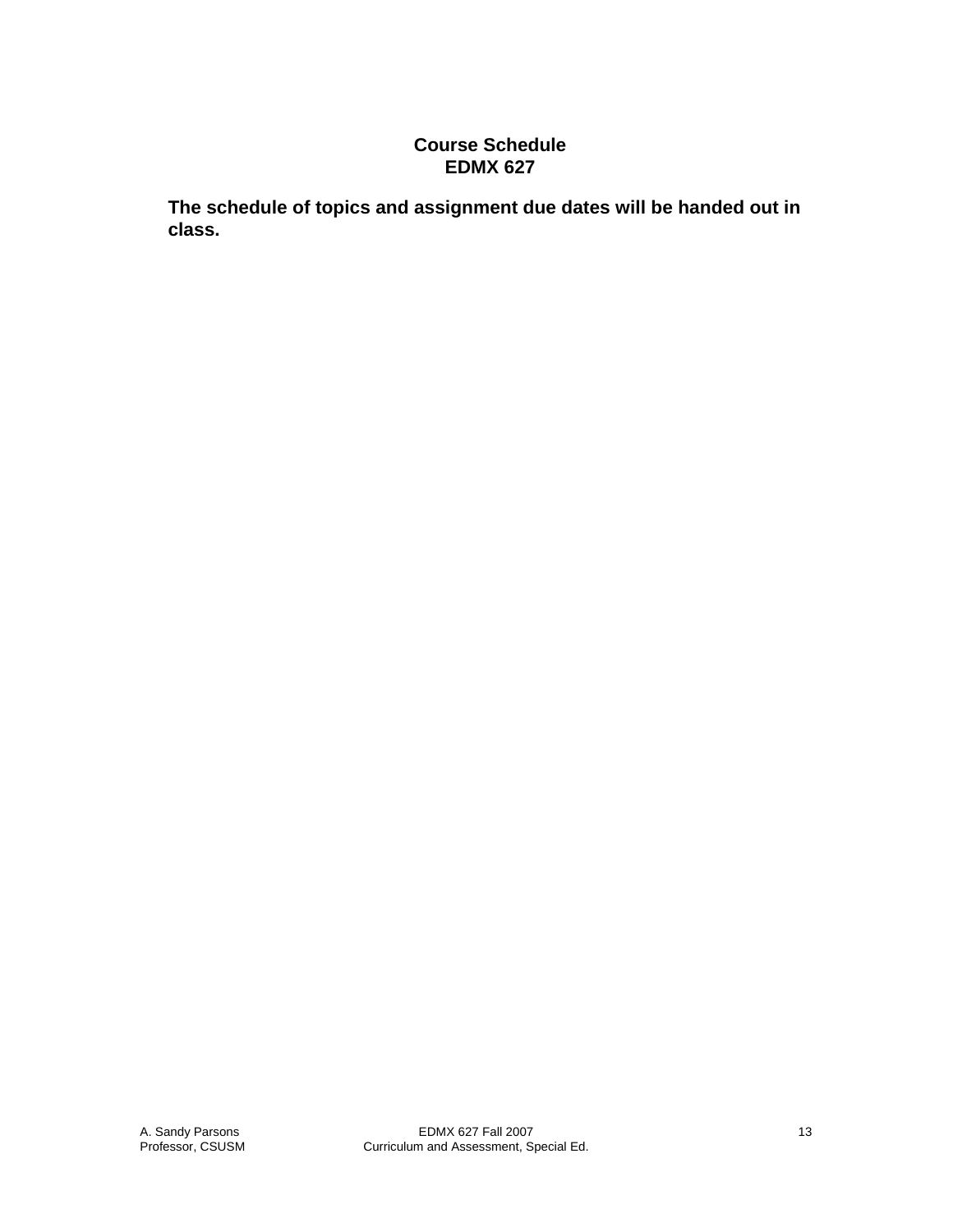| PART 1:<br><b>LANGUAGE STRUCTURE AN</b><br><b>FIRST- AND SECOND-LANGUAGE</b><br><b>DEVELOPMENT</b>                                                 | <b>PART 2:</b><br><b>METHODOLOGY OF BILINGU</b><br><b>ENGLISH LANGUAGE DEVELOR</b><br><b>AND CONTENT INSTRUCTION</b>              | PART 3:<br><b>CULTURE AND</b><br><b>CULTURAL DIVERSITY</b>                                             |
|----------------------------------------------------------------------------------------------------------------------------------------------------|-----------------------------------------------------------------------------------------------------------------------------------|--------------------------------------------------------------------------------------------------------|
| I. Language Structure and Use:<br><b>Universals and Differences</b><br>(including the structure of English)                                        | I. Theories and Methods of<br><b>Bilingual Education</b>                                                                          | I. The Nature of Culture                                                                               |
| The sound systems of language<br>Α.<br>(phonology)                                                                                                 | Foundations<br>А.                                                                                                                 | Definitions of culture<br>А.                                                                           |
| Word formation (morphology)<br>В.                                                                                                                  | Organizational models: What works<br>В.<br>for whom?                                                                              | <b>B.</b><br>Perceptions of culture                                                                    |
| C.<br>Syntax                                                                                                                                       | C.<br>Instructional strategies                                                                                                    | C.<br>Intra-group differences (e.g., ethnicity,<br>race, generations, and micro-cultures)              |
| D.<br>Word meaning (semantics)                                                                                                                     | II. Theories and Methods for Instruction<br>In and Through English                                                                | Physical geography and its effects on<br>D.<br>culture                                                 |
| Е.<br>Language in context                                                                                                                          | Teacher delivery for both English<br>А.<br>language development and content<br>instruction                                        | Е.<br>Cultural congruence                                                                              |
| Written discourse<br>F.                                                                                                                            | Approaches with a focus on English<br>В.<br>language development                                                                  | II. Manifestations of Culture: Learning<br><b>About Students</b>                                       |
| <b>G.</b> Oral discourse                                                                                                                           | Approaches with a focus on content<br>C.<br>area instruction (specially designed<br>academic instruction delivered in<br>English) | What teachers should learn about their<br>А.<br>students                                               |
| Nonverbal communication<br>Η.                                                                                                                      | Working with paraprofessionals<br>D.                                                                                              | How teachers can learn about their<br>В.<br>students                                                   |
| ı.<br>Language Change                                                                                                                              |                                                                                                                                   | C.<br>How teachers can use what they learn<br>about their students (culturally<br>responsive pedagogy) |
| II. Theories and Factors in First- and<br><b>Second-Language Development</b>                                                                       | III. Language and Content Area<br><b>Assessment</b>                                                                               | <b>III. Cultural Contact</b>                                                                           |
| Historical and current theories and<br>А.<br>models of language analysis that have<br>implications for second-language<br>development and pedagogy | Purpose<br>А.                                                                                                                     | Concepts of cultural contact<br>А.                                                                     |
| Psychological factors affecting first- and<br>В.<br>second-language development                                                                    | Methods<br>В.                                                                                                                     | В.<br>Stages of individual cultural contact                                                            |
| Socio-cultural factors affecting first- and<br>С.<br>second-language development                                                                   | State mandates<br>C.                                                                                                              | C.<br>The dynamics of prejudice                                                                        |
| Pedagogical factors affecting first- and<br>D.<br>second-language development                                                                      | Limitations of assessment<br>D.                                                                                                   | <b>D.</b> Strategies for conflict resolution                                                           |
| Political factors affecting first- and<br>Е.<br>second-language development                                                                        | Technical concepts<br>Е.                                                                                                          | IV. Cultural Diversity in U.S. and CA                                                                  |
|                                                                                                                                                    |                                                                                                                                   | <b>Historical perspectives</b><br>А.                                                                   |
|                                                                                                                                                    |                                                                                                                                   | Demography<br>В.                                                                                       |
|                                                                                                                                                    |                                                                                                                                   | Migration and immigration<br>C.                                                                        |